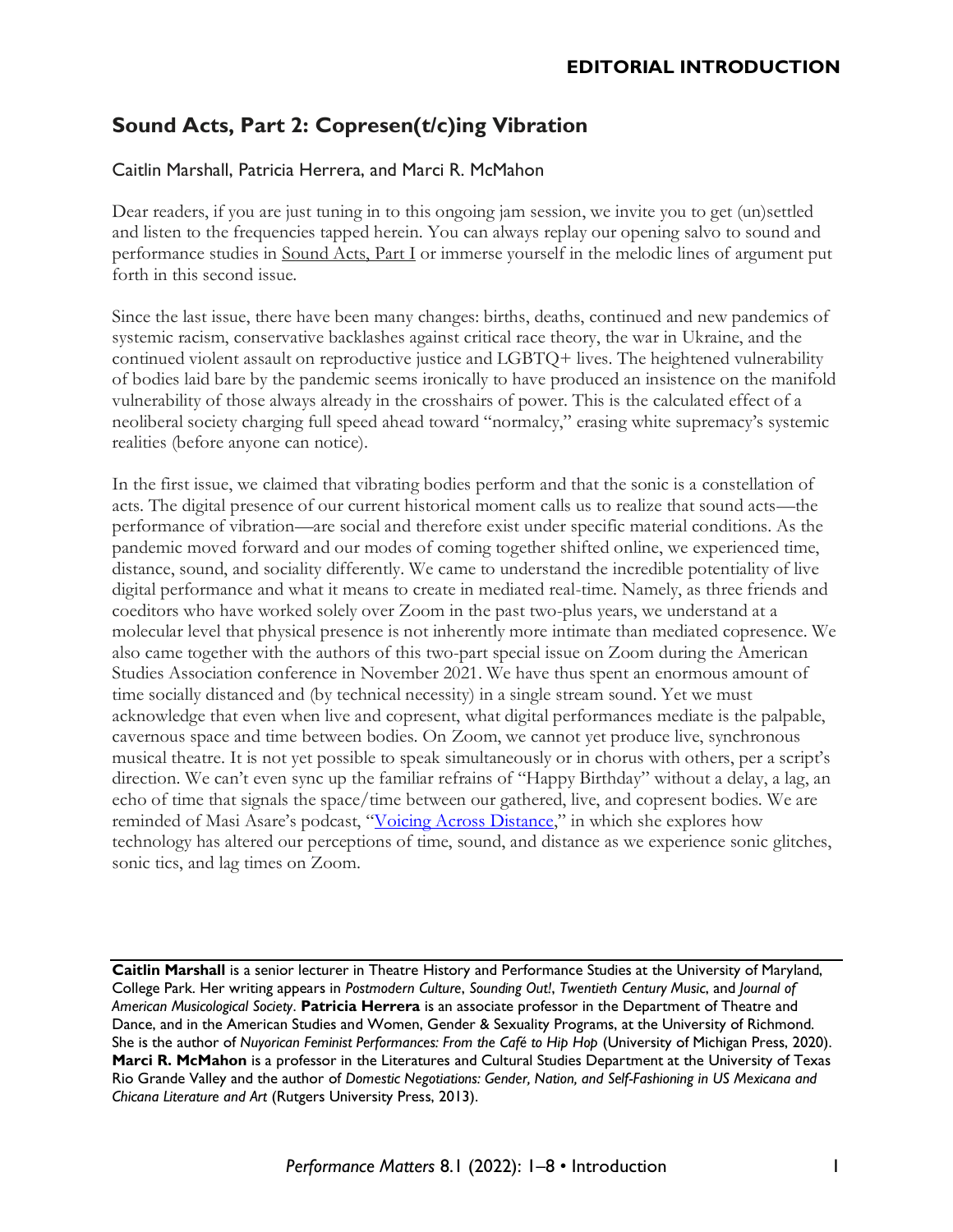#### Marshall, Herrera, and McMahon

In this ongoing pandemic of cautious coming together with ebbs and flows of masking or not masking and hugging or not hugging, we recognize now more than ever that sound is an embodied act. In claiming sound as embodied, we recognize the fragility and vulnerability of bodies differently situated whose personhood, including their visibility and audibility, is constrained by hegemonic structures. When Asare urges us to "liv[e] in the space of that gap" between sound and body [\(Episode 1\)](https://soundcloud.com/voicingacrossdistance/episode-01?utm_source=clipboard&utm_campaign=wtshare&utm_medium=widget&utm_content=https%253A%252F%252Fsoundcloud.com%252Fvoicingacrossdistance%252Fepisode-01), she heeds us to pay attention to the effects of power that play out inequitably over differently situated bodies: deaf/hearing, incarcerated/de-incarcerated, homeland/diaspora, academia/grassroots, archive/lived past, individual/collective, and Indigenous/settled. The gap one felt globally by a pandemic and failed governmental responses—is, for many, an echo of conditions that necessitate the routine mediation of space and time as a fact of daily survival.

As we have come to understand that the conditions of possibility for sound acts are fraught and fragile, we have learned new ways of attending to how vibrating bodies perform.<sup>1</sup> To transmit this new apprehension to you, our listeners-cum-readers, we ask in this issue: What is the nature of relation in vibrational performance? What can sound acts teach us about the work of relation and coalition, in daily life and in radical scholarship? How do sound acts work across distance, over time, and through mediation? What is the ontology of a sound act? Sound acts are techniques enabling performances to travel over geographic and temporal spaces that account for power and privilege. Our desires to *sound with* one another draw attention to the inherent sociality of sound as vibrational performance.

This whole issue scores the vibration of performance as an improvisational art of living and being with others. As we prepared this introduction, we re-read together out loud the works that anchored our 2020 *Revolutions in Sound Symposium*, which are reproduced herein: the keynote duet delivered by Alexandra T. Vazquez and Christine Bacareza Balance and Iván Ramos's Introduction to the duet. It was so emotional to receive these works in person. It felt like sustenance or a parachute before the cliff of the pandemic. These works have continued a tether of life support over the past difficult years. Ramos's concept of "listening together," a shared sonic practice that activates care and sustains affinities across differences, amplified difference. More than two years into a pandemic, listening and sounding are tenuous and delicate collective processes, a web of performed relations that stretches across distance and time. We thank Iván for reminding us that the keynote speakers were great friends and that their intimacy was a significant part of their intellectual work.

The performance of relationality that Vazquez and Bacareza Balance's duet offered was, and continues to be, instrumental in our conception of the call back. In our first issue, we defined "calling back" as "a citational method of doing and making knowledge collaboratively, with care and attentiveness to receiving, registering, and reflecting radical thought across distance, difference, and time" (Marshall, Herrera, and McMahon 2020, 1). As we recently revisited Vazquez and Bacareza Balance's words—our own practice of calling back—we found greater nuance in our previous framework. More than a dialogue, which establishes the fundamental foreclosure of two or more individuals following the same script, a duet accommodates another's vibration and validates multiplicity over the promise of dialectical harmony. A duet requires an improvisational arrangement of oneself vis-à-vis another's vibrational presence. It draws attention to togetherness *because of*  difference, facilitating radical possibilities for listening and readerly participation. Listening to the keynote through the filter of the past two years, we recognize calling back as an act that fundamentally unsettles the epistemological and ontological certainty of a listener through a practice of attending, ethically, to the specificities of another's presence and the way they receive and reflect vibration. If "[c]alling back is a long-term ethical commitment to interrupting oppression through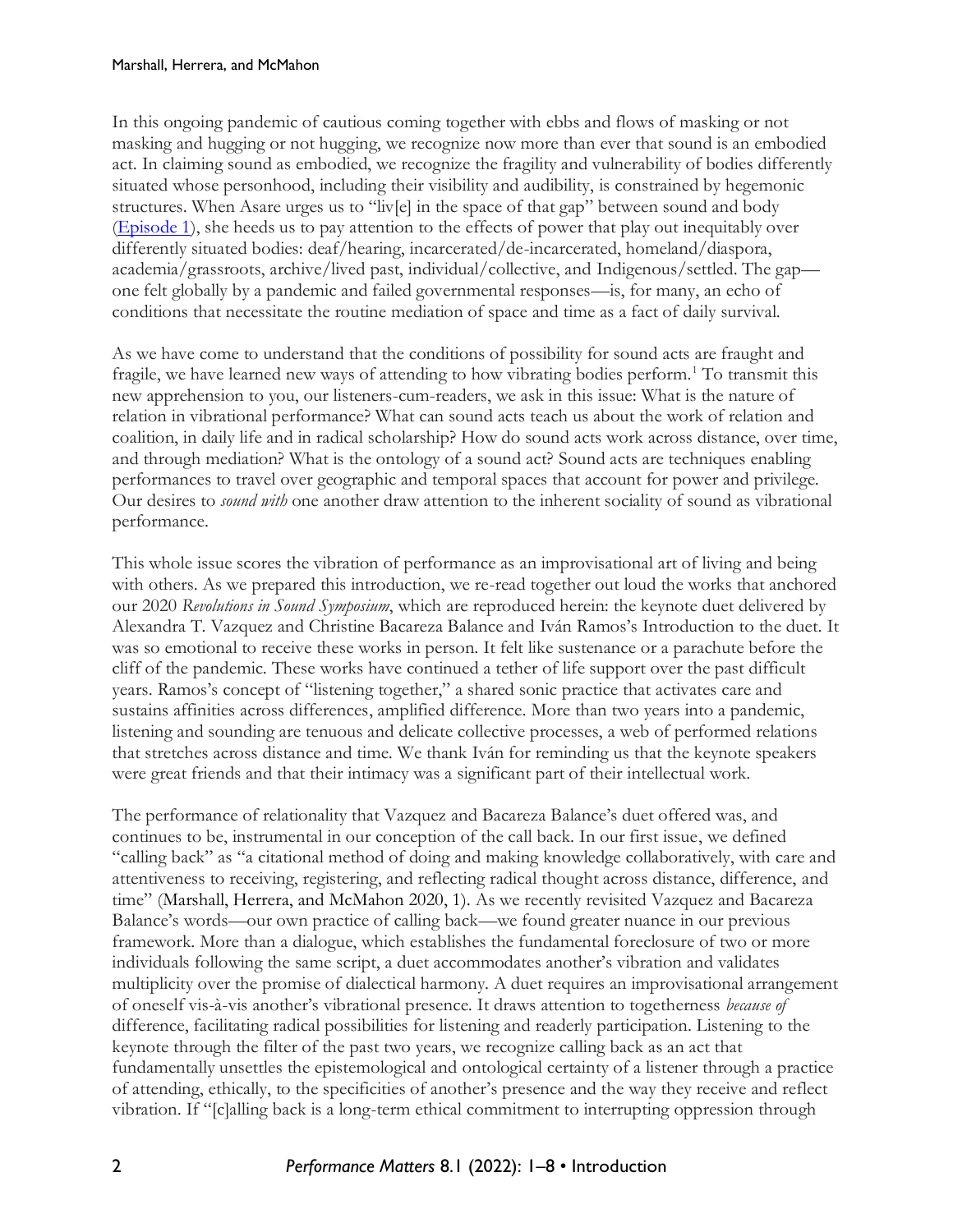revolutions in sound" (1), we realize that calling back does this by a commitment to a radical opening of self that, while laying open vulnerabilities, is importantly also a mode of survival.

Bacareza Balance's words "I can never abandon my embodied knowledge" melded into our bodies and intimately called us back to the flesh as we crafted this opening (15, this issue). Our first special issue linked sound and performance studies through their mutual investment in material bodies (human or non-) and insisted on sound—the physical phenomenon of bodies in vibration—as sites of enactment (Marshall, Herrera, and McMahon 2020, 3). Two years later in the wake of tremendous global loss, we ask: What does it mean to call back those who vibrate in presence with us, even if that presence is not copresence or copresent? Calling back hails one to receive the vibrational presence of another and to find a practice of being with another even when that other is no longer in your present and/or corporeal presence. We feel another even when their vibration reaches us over Zoom, through the page, or across the great divide of death. And here we pause this jam session to presence the vibration of those who have passed in the intervening time, those whose beings still resonate with us:

> *Ernestine Vincenza Alessi Maggie Alvarez Phyllis Ama Custudio Canares Carmen Alivio Canton Po-Hsien Chu Donna Thompson-Coons Marco Espinosa Mary Louise Espinosa Warren Fraleigh Eduardo Alvarez Gastelum Lucia Herrera Miguel Herrera Riad Ismat Esteban Jauregui Walter Johnston Toño Morales Kimarlee Nguyen Luisa E. Padilla Edward L. Robinson Jr. Diane Rodríguez Raúl Zamora*

In this issue, we recognize more fully the potential of sound to *act* over significant expanses of space and time. Sound acts decay but persist in their slow attenuation. Herein lies a central intervention of sound acts to our home discipline of performance studies: sound acts offer tools and techniques for attending more fully to the wholeness of embodied, vibrational presence as it resonates after the fact of a body's dematerialization.

Vazquez and Bacareza Balance performed this calling back beautifully in their keynote, as they duetted not only to one another but also to their late mentor, José Muñoz. Muñoz is alive in their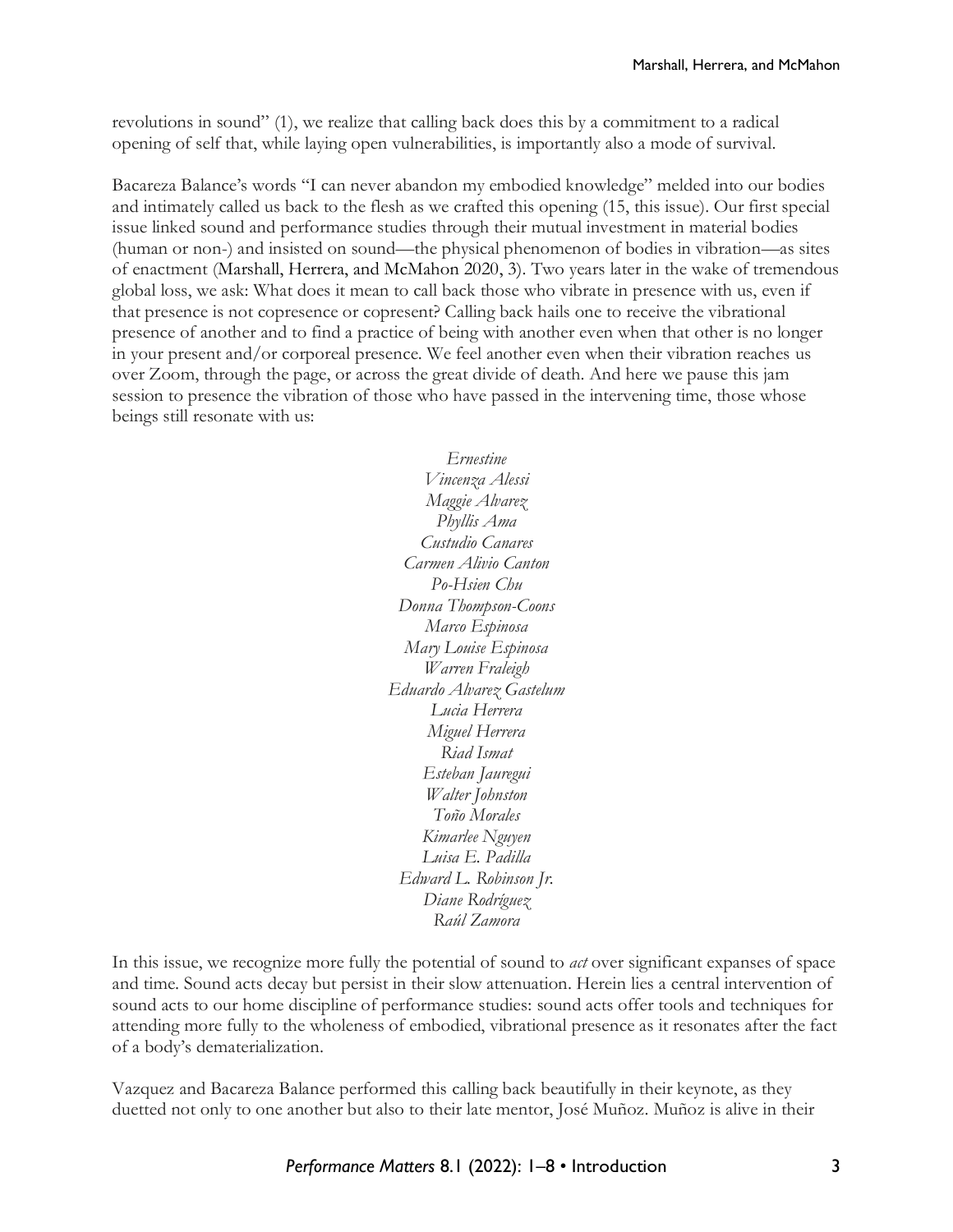duet, in their attending to and radical reflection of traces of presence. Their duet reminds us that the ethics of calling back are a radical, antioppressive citational praxis that revises the self through careful attending to another across and because of difference. Calling back unsettles knowledge formation within the academy and approaches sound acts not as sites of study, but as differential modes of intellectual being: calling back is a mode of feeling toward the production of questions rather than a production of knowledge. The current ways of thinking and writing about sound are Socratic, hierarchical, and polemic. Vazquez and Bacareza Balance warn against this extractive paradigm for newer scholars.<sup>2</sup> We too yearn for more improvisatory disciplinary relations that inform the whole stewardship of this issue. Sound, in all its complexity and analytic slipperiness, allows us to demand more from scholarship: tenderness, care, and friendship as embodied knowledge. This issue itself is an example of that embodiment. Like a trio of authors crafting a single voice, our writing practice unsettles our listening positionality and acknowledges our relations to one another. The Sound Acts call for papers, the *Revolutions in Sound* symposium, and the introductions of this two-part special issue came into being out of radical relation with each other.

We acknowledge that the passage of two years since our gathering at the symposium and the accrued effects of being *in* and *with* the sound acts published here have, by necessity, shifted how we hear, perceive, and are in relation to the work presented in this special issue. In Part 1, our investigation of ethics offered up "sound methods for ethical interactions with the past, power, and subjugated knowledges" (Marshall, Herrera, and McMahon 2020, 4). Using the call back as an overarching intellectual schema, essays in that section deployed sound as a new modality to increase academic purchase toward broad social justice, actions that require scholarship to engage in a critical, reflective practice. Part 2 of our special issue calls back to the conceptual frameworks we inaugurated in the first issue: ethics of performance and scholarship, hermeneutic loops, and ear training. Here, we offer new ways to think about sociality and the performance of vibration under precarious conditions. Sound acts gathered herein investigate the vulnerability and fragility of bodies and how they manifest across shared times and places. Sound acts have always troubled these very assumptions about the fundamental philosophical linchpins of how we understand performance.

# **Ethics of Performance and Scholarship**

It may come as no surprise that at this moment in our essay, we announce that every part of the introduction has been a meditation on the ethics of sound acts. Ramos's "listening together" is instruction for being together and honouring relationships that thrive despite social distance and differential temporalities. His work improvises mentoring as a mode of intellectual inquiry, scholarship as a structure of care, and friendship as theory. In "Giving/Taking Notice," Dylan Robinson explores his listening positionality in relation to the recording "Round Dance" by Cree-Mennonite cellist Cris Derksen on their album *Orchestral Powwow*. Robinson's methodology of "critical listening positionality" offers an openness to the multiple and shifting coordinates and axes of epistemic and ontological engagement. Going beyond the mere words of the recordings of Indigenous songs, he models a "listening-witnessing," which pays attention to songs as "law, medicine and historical documentation and yet still songs" (28). Robinson's work models how we have to witness ourselves in constant improvisation each time we see relation and negotiate our identities.

In their keynote duet, Vazquez and Bacareza Balance redefine listening as an intimate act driven by the embodied vulnerability of the global majority. They harmonize the soundtracks from their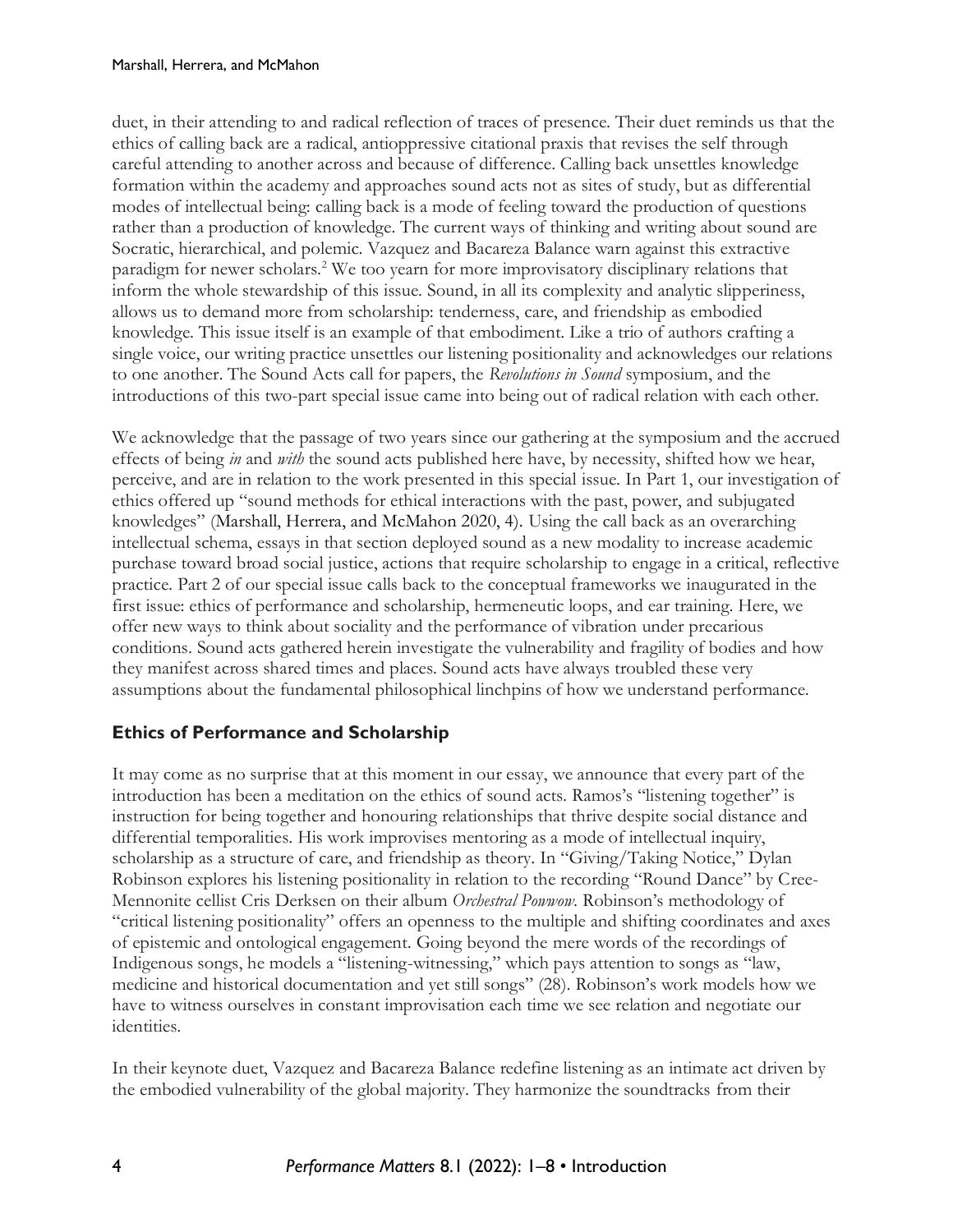shared homeland politics of Cuba and the Philippines. Describing their connected web of musical engagement, Bacareza Balance uses the term "colonial counterpoint" to identify the global reach of imperial projects in the "American Tropics." She explores the structures of disidentificatory feelings that connect subjects through soundtracks that travel overseas and back across the transatlantic and transpacific pathways of diaspora (20). These colonial counterparts invoke the physicality of sound as it moves between listening and (re)sounding bodies. Writing on this sense of connection across distance, Vazquez calls back to Bacareza Balance's notion of knowledge that resonates across generations. She describes the physical vibrations that travel between (re)sounding bodies and the feeling of "company," of being in and with the presence of others even when they are not in shared copresence with us.

Vazquez inter-animates visual, musical, and performative sites across different temporal moments and geographic locations, listening to the violences underlying a textile, recording, and live music: a Nasrid Tile; the album Lole y Manuel, *Nuevo dia*, c. 1975; and the composition "Stride" by Cuban composer, conductor, programmer, and 2021 Pulitzer Prize–winner Tania León. Vazquez accompanies the synesthesia of colors from the Nasrid Tile with sound and movement, calling back the violence of the Muslim and Jewish evictions. She then turns her ear to the album *Nuevo dia,*  knitting these sounds from one violent history to another. Through this imagined, inter-animated listening, Vazquez allows an emotional opening to capture the tiles reverberating the vestiges of historical violences, traumas, and beautiful moments across time.

Bacareza Balance excavates the ethics of embodied intimacies through popular music, emphasizing in particular Filipino structures of feeling and relation through sonic sutures across diaspora, generation, and American (neo)imperialism. Bacareza Balance captures the "world-making magic of community and music" by adopting a writing structure informed by "The Songs We Carry," a 2014 project of critical karaoke with LA Music Center and Search to Involve Pilipino Americans (SIPA). Engaging with this form, she takes her readers to a 2019 Philippine Independence Day block party, sharing how the Filipino community affectively responds to Belinda Carlisle's "Heaven Is a Place on Earth," and other Manila sounds. She attends to the sounds that ground her students and reflects on the way Frank Sinatra recordings presence her father, singing along to "All the Way."

Both Vazquez and Bacareza Balance call back to the presence of their teacher José Muñoz, instructing us to constantly seek *relation* because relationality is the fundamental activator of knowledge. However, they recast "interlocution" not as an extractive mode of relation, but as an unfixed stewardship, one that values fluctuations, improvisation, and inchoateness of performance that arise with vulnerability and fragility (and thus the necessity of mutual care) as a certainty and given. Here, sound acts are performances that bring bodies into relation and therefore, in that act, offer ways of creating different futurities.

### **Hermeneutic Loops**

The "ethics of performance and scholarship" section troubles academia's siloing of knowledge production with essays that offer relational and improvisatory modes of inquiry. In this same vein, hermeneutic loops tackle another pernicious divide within the academy: the seemingly intractable epistemic schism between what is included and not included in the historical record. Archives of vulnerable communities have often been neglected, and when they have been seen and heard, they have been entrenched in hegemonic carceral practices. Works in this section create hermeneutic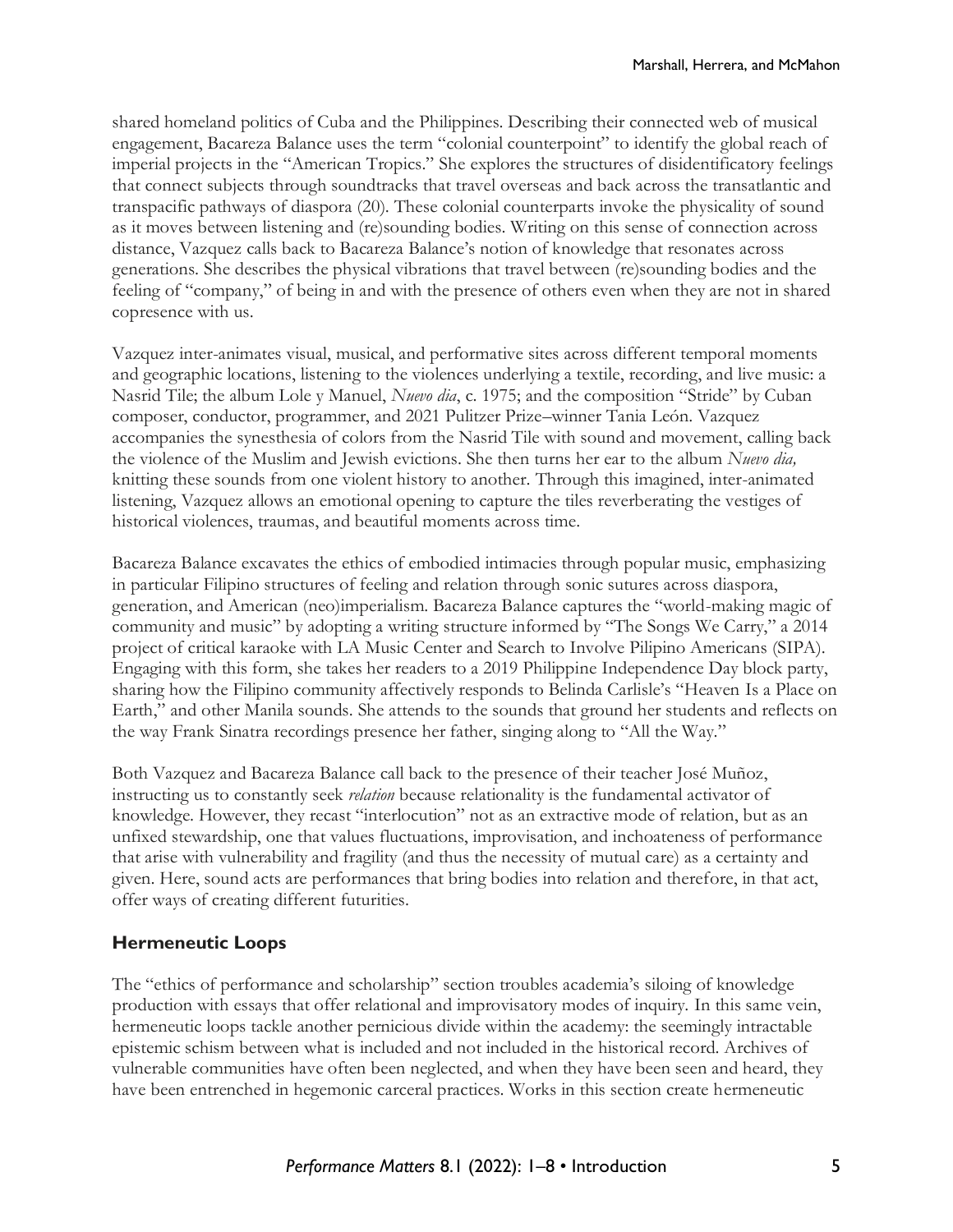loop(holes) of retreat for enslaved persons in the archive and for incarcerated Indigenous and Black people. The works in this section replay sound's potentiality to generate strategies of fugitivity and freedom across time and space.

Danielle Bainbridge's essay traces the "aural fugitivity" of nineteenth-century Black enslaved performers, whose sound acts resist archival capture. In "Staging Aural Fugitivity through Nineteenth-Century Freak Show Archives," Bainbridge listens to conjoined twins Millie Christine McKoy, whose improvisational and ephemeral speech acts served as the catalyst for her 2018 performance piece *Curio*. Bainbridge's performance transmits the soundscapes of slavery for a twenty-first-century audience, highlighting the McKoys' soundscape of aural fugitivity as enfreaked performers before emancipation. Bainbridge's *Curio* offers a hermeneutic loophole of retreat from the seemingly totalizing power of slavery's archive. In this loophole, the McKoy twins' performance practices sound out a "conditional freedom from an all-encompassing archival capture" (38).

In "Surface Listening: Free Association in the Wooster Group's *The B-Side: 'Negro Folklore from Texas State Prisons' A Record Album Interpretation*," Julie Beth Napolin investigates the Wooster Group's *The B-Side—*a performance piece that features Eric Berryman, Jaspar McGruder, and Philip Moore as they simultaneously listen to and sing an ethnographic artifact, the 1965 LP *Negro Folklore from Texas State Prisons*. This album is a collection of work songs recorded in a segregated prison by a white ethnographer. Napolin's essay amplifies the album as a different, alternative set of ethical implications that imagines Black personhood beyond the carcerality of the "record." Through the group's embodied and mediated encounter with the artifact, *The B-Side* becomes a historiography of Jim Crow–era segregation, the sonic tradition of the Black Atlantic, and white American cultural appropriation and consumption. Napolin invites readers to listen to *The B-Side* as a singing "cure" for the violence and racial trauma played by the record—both the record of the Wooster Group's racial past through their enactment of blackface and the white supremacist ethnographic practices of *Negro Folklore from Texas State Prisons*. The performance of free association that vibrates through *The B-Side* thus becomes a hermeneutic loop(hole) between past, present, and imagined future.

In "Listening to Country: Immersive Audio Production and Deep Listening with First Nations Women in Prison," Sarah Woodland, Leah Barclay, Vicki Saunders, and Bianca Beetson share their work with incarcerated Aboriginal and Torres Strait Islander women in Brisbane Women's Correctional Centre (BWCC) in Australia. Led by an interdisciplinary team of four non-Indigenous and Aboriginal artist-researchers, the essay documents the team's creative collaborative praxis that produced "Listening to Country," a one-hour immersive audio work based on field recordings of natural environments requested by the women inside the prison. The essay shares the team's art-led process and meditates on the ethical implications of working in coalition with Indigenous collaborators across incarcerated and decarcerated (but still penal) colonial spaces. "Listening to Country" aspires to combat the traumas felt by incarcerated Indigenous women who experience separation from family, community, and Country.

# **Ear Training**

The essays in "Ear Training" amplify the formal aesthetics and properties of sound-making practices often overlooked because structural racism, compulsory heterosexuality, and able-bodiedness position them as decidedly *unaesthetic, untechnical,* and *unvirtuosic*. The authors rehearse ear training by exploring the sonic, visual, and kinetic archives of popular culture by BIPOC, Latinx, Japanese, crip,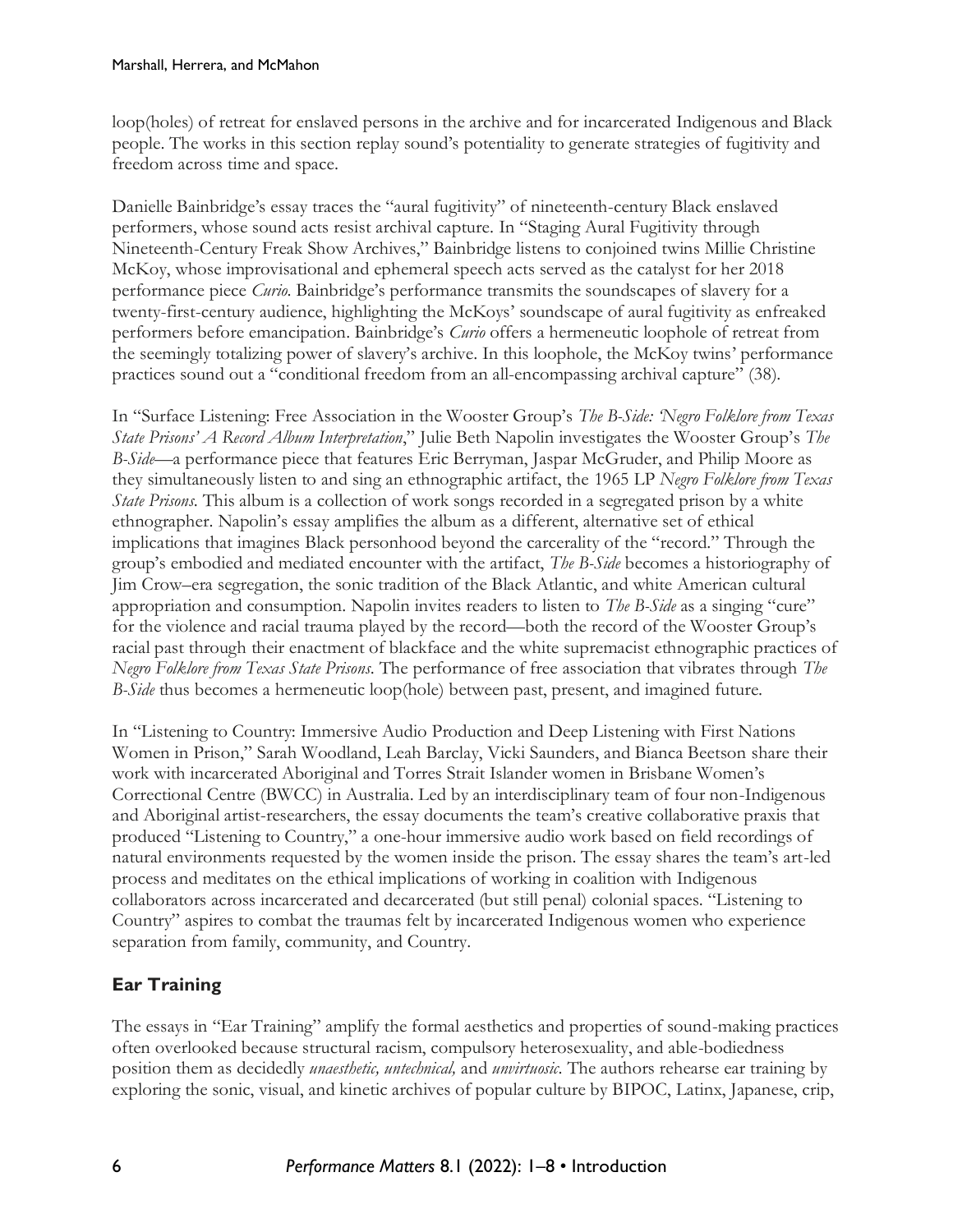and feminist cultural producers. Authors in this section train our ears to listen to sound acts that position popular culture—whether through social media, material culture, television, or theatre—as spaces of refusal, resistance, and destabilization.

In "'I'm A Stripper, Ho': The Sonics of Cardi B's Ratchet, Disaporic Feminism," Karen Jaime attunes our ears to the sonic feminist strategies of refusal by Bronx-raised working-class Black Dominican/Trinidadian rapper and songwriter Cardi B. Listening attentively to Cardi B's lyrical cadence, rhythmic delivery, and sartorial presentations, Jaime demonstrates that Cardi B unapologetically refuses the relegation of women to sex objects. Through sonic rejections of respectability, Jaime highlights how Cardi B champions women's sexual agency, pleasure, and frivolity. Drawing on Brittany Cooper's and Nikki Lane's critical interventions on ratchetness, Jaime trains us to listen to Cardi B's performance of her subaltern feminist subjectivities.

In "The Right to Remain 'Silent': Deaf Aesthetics in *GANGSTA.*," Aidan Pang analyzes the 2015 Japanese anime series *GANGSTA*. (ギャングスタ), demonstrating how the show creates a flexible representation of deafness outside binary constructions of able-bodiedness and disability. Pang contextualizes the significance of the Japanese anime show's representation of deafness via the "third ear" (Kochhar-Lindgren 2006) against Japanese television's typical representations of disability within Western models. Pushing against audist conceptions of deafness, Pang analyzes how the anime series trains audiences to register deafness as a socially constructed relationship between character and audience.

Eddy Francisco Alvarez Jr.'s "Embodied Collective Choreographies: Listening to Arena Nightclub's Jotería Sonic Memories" calls back the aural experiences of queer conviviality as youth dance their heart out at Arena, an iconic Los Angeles nightclub demolished in 2015. Using queer oral histories, ethnographic interviews, archival material, social media content, and performance analysis, Alvarez Jr. enacts jotería listening as a practice that trains the "ear" (and the whole body) to document and archive what the sound acts of queer nightlife do to dancing bodies, choreographing ephemeral moments of queer Brown euphoria and freedom. Arena's sonic memories, as Alvarez Jr. argues, are embodied forms of knowledge—whistles, foot-stomping, and clapping—that archive jotería life, queer histories of the city that have been erased, forgotten, or razed.

In Mariel Martínez Alvarez's interview with Nelda Castillo, the director of the Havana-based theatre company El Ciervo Encantado, she listens to the embodied and sonic practices of the theatre company that expand our understanding of Cuban identity at different historical moments of the island. The company's pieces *Departures* and *Arrivals*, based on personal testimonios, train our ears to listen to not only the stories of different generations of Cubans who left the island—and keep leaving—but also to stories of resistance and belonging. El Ciervo Encantado's methodological approach to sound amplifies noise and sonic dissonances as beautiful, harmonic, and proper. Their work is focused on the relational and the fragility of performance, allowing for the possibilities of sound to capture the multilayered experiences of violence, memory, and belonging in post-Soviet Cuba.

### **Conclusion**

For all the vibrating bodies evoked heretofore in this introduction, sound acts and calling back inaugurate a copresence and copresent despite (or in the midst) of death, disease, and disability, of